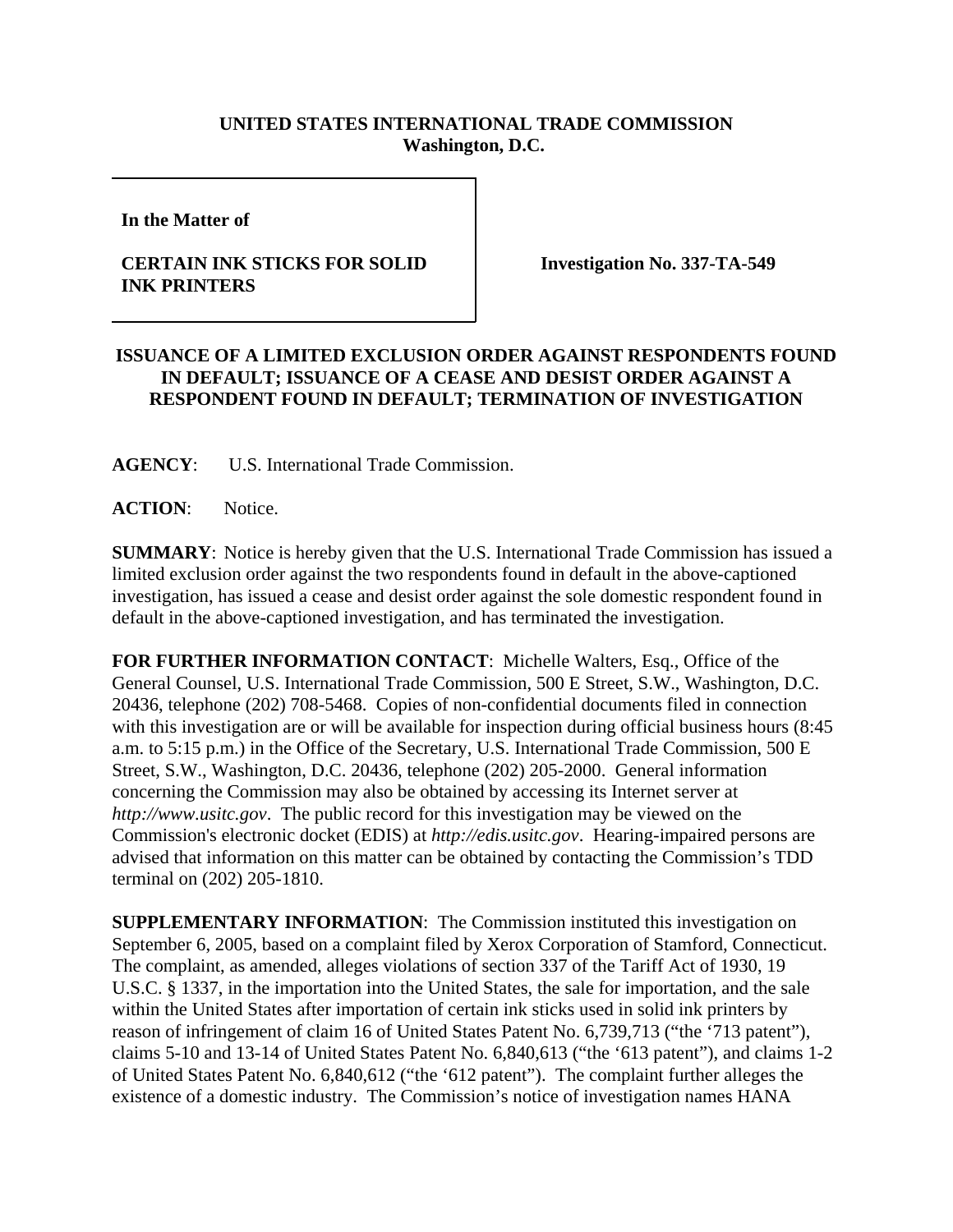Corporation ("HANA") of Seoul, Republic of Korea, and InkSticks.com, Inc. ("InkSticks.com") of Cheyenne, Wyoming, as respondents.

The administrative law judge ("ALJ") issued an initial determination on December 20, 2005, finding HANA and InkSticks.com in default, because neither respondent replied to the complaint or notice of investigation, and neither respondent replied to a show cause order issued by the ALJ on November 5, 2005. The Commission declined to review the ALJ's determination that respondents HANA and InkSticks.com, the only respondents named in the investigation, defaulted. Commission Notice, dated January 13, 2006.

On February 10, 2006, the Commission issued a notice requesting briefing on the issues of remedy, the public interest, and bonding relating to the default finding of unlawful importation and sale of infringing products by HANA and InkSticks.com. Complainant submitted a brief along with proposed orders on February 24, 2006. The Commission investigative attorney ("IA") also submitted a brief on remedy, the public interest, and bonding along with proposed orders on February 24, 2006. The complainant and the IA chose not to file reply briefs.

Having examined the record of this investigation, including the submissions of the parties, the Commission has determined that each of the statutory requirements of section  $337(g)(1)$ , 19 U.S.C. § 1337(g)(1), has been met with respect to defaulting respondents HANA and InkSticks.com. Accordingly, pursuant to section  $337(g)(1)$ , 19 U.S.C. § 1337(g)(1), and Commission Rule 210.16(c), 19 C.F.R. § 210.16(c), the Commission presumed the facts alleged in the complaint to be true. The Commission determined that the appropriate form of relief in this investigation is a limited exclusion order prohibiting the unlicensed entry of ink sticks for solid ink printers covered by one or more of claim 16 of the '713 patent, claims 5-10 and 13-14 of the '613 patent, or claims 1-2 of the '612 patent that are manufactured abroad by or on behalf of, or imported by or on behalf of, HANA or InkSticks.com or any of their affiliated companies, parents, subsidiaries, or other related business entities, or their successors or assigns. The Commission further determined that the appropriate form of relief also includes a cease and desist order prohibiting InkSticks.com from importing, selling for importation, marketing, advertising, distributing, offering for sale, selling, transferring (except for exportation), advertising, and soliciting United States agents or distributors for ink sticks for solid ink printers that are covered by one or more of claim 16 of the '713 patent, claims 5-10 and 13-14 of the '613 patent, or claims 1-2 of the '612 patent.

The Commission further determined that the public interest factors enumerated in section  $337(g)(1)$ , 19 U.S.C. § 1337(g)(1), do not preclude issuance of the limited exclusion order or the cease and desist order. Finally, the Commission determined that the amount of bond to permit temporary importation during the Presidential review period, under 19 U.S.C. § 1337(j), shall be in the amount of 100 percent of the entered value of the infringing imported ink sticks for solid ink printers. The Commission's orders were delivered to the President and the United States Trade Representative on the day of their issuance.